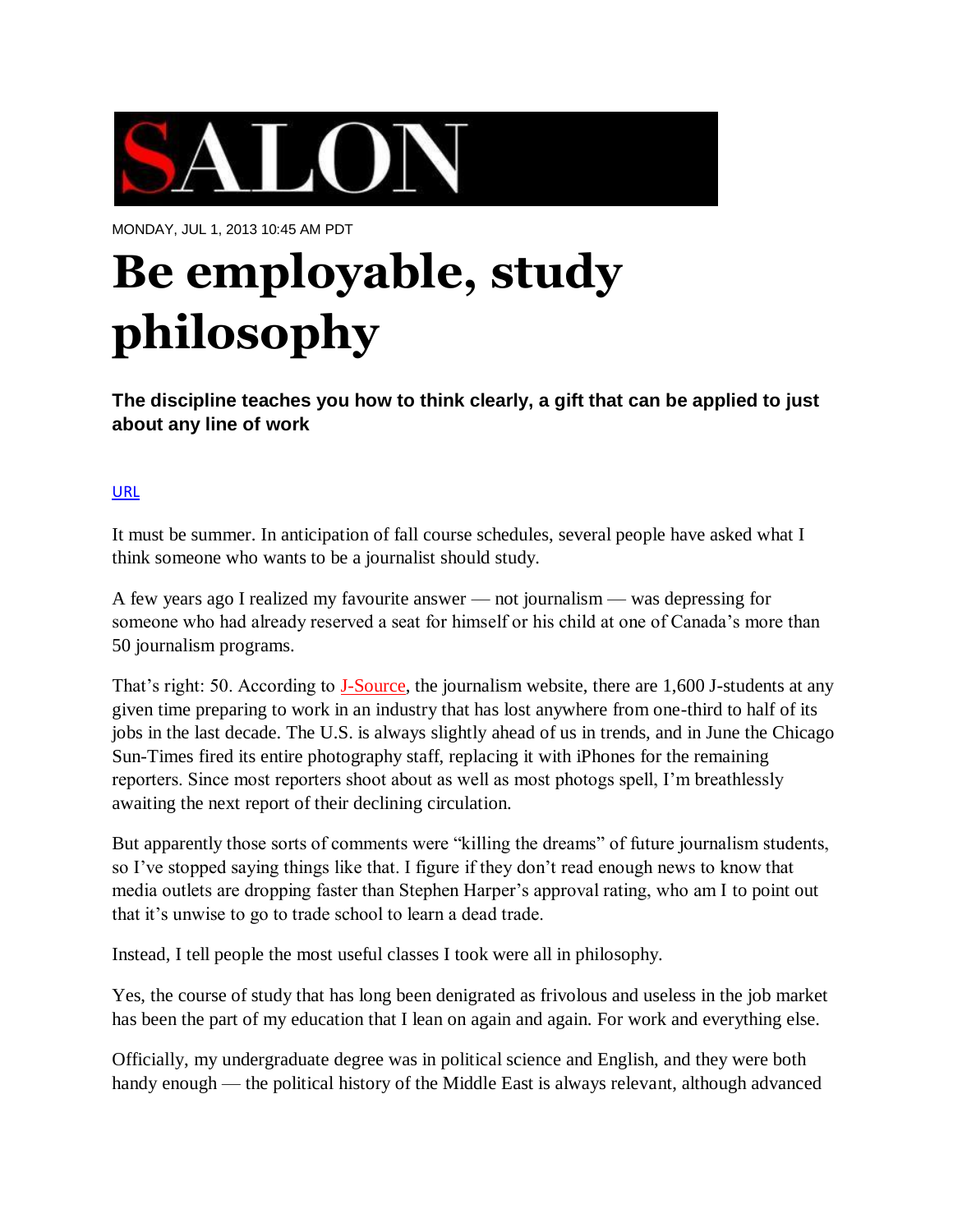Kremlin-watching turned out to be a dud. And with the 200th anniversary of Pride and Prejudice this year, I've put that decade I spent as a member of the Jane Austen Society to good use.

But a smattering of undergrad philosophy classes taught me something applicable to any and every job: clarity of thought. Name me one aspect of your life that doesn't benefit from being able to think something through clearly.

## **A logical education**

Because it delivers real skills, philosophy doesn't go out of fashion the way the vague, trendy subjects do. The University of Windsor just [announced](http://news.nationalpost.com/2013/06/23/social-justice-to-join-the-ghostly-ranks-of-obsolete-academic-departments-haunting-university-campuses/) it's closing its Centre for Studies in Social Justice, after 11 years. I suspect some of the problem there may be that no one can actually define "social justice." And the importance of defining terms to ensure we all mean the same thing when we're talking is one of those skills I picked up in philosophy.

I spent a semester defining ordinary things. Hats. Chairs. It's harder than it looks. And I remember a classmate's resistance to it. He kept ranting that it was stupid — everyone knows what a chair is! — before dropping out.

Of course, everyone only thinks she knows what a chair is. Or social justice, for that matter. Politicians, CEOs of questionable ethics, and all PR people count on exactly that. They will say something vague — I find the buzzwords du jour all seem to have some reference to "social" in them — and leave us to fill in the blanks with whatever pleases us.

Voila: we hear whatever we want and they get away with whatever they want.

Epistemology — the study of what we can know — turned out to be particularly useful, since people love to tell reporters what they believe as if it's a fact. Well, to be fair, they often don't know the difference between their beliefs and facts. They think the mere fact that they believe something is true — for example, that angels watch over us — makes it true. While it's true that they're not lying, exactly, sorting out meaningful information from the mis- and dis- versions used to be the job of ink-stained wretches. Nowadays most of us produce advertiser-driven content, of course, but still I find the discipline inherent in epistemology useful when dealing with car sellers, alternative health practitioners, and marketers of all sorts.

The philosophy of science was also surprisingly useful. That's where I learned about journalism's misunderstood concept of "objectivity." Journalists borrowed the notion from science in the 19th century, but by the late 20th century many people confused it with being fair or denying personal bias. As newspapers began introducing advertorial copy and advertiserdriven sections, they retrained their staff to talk about "balance" instead of objectivity. As if printing opposing opinions somehow makes up for running half-truths.

What objectivity really means is to test for accuracy — regardless of what you suspect (or hope) might be true. In science they test knowledge by trying to poke holes in each other's research. News reporters were taught a variation summed up by the cliché, "If someone tells you it's raining, look out the window."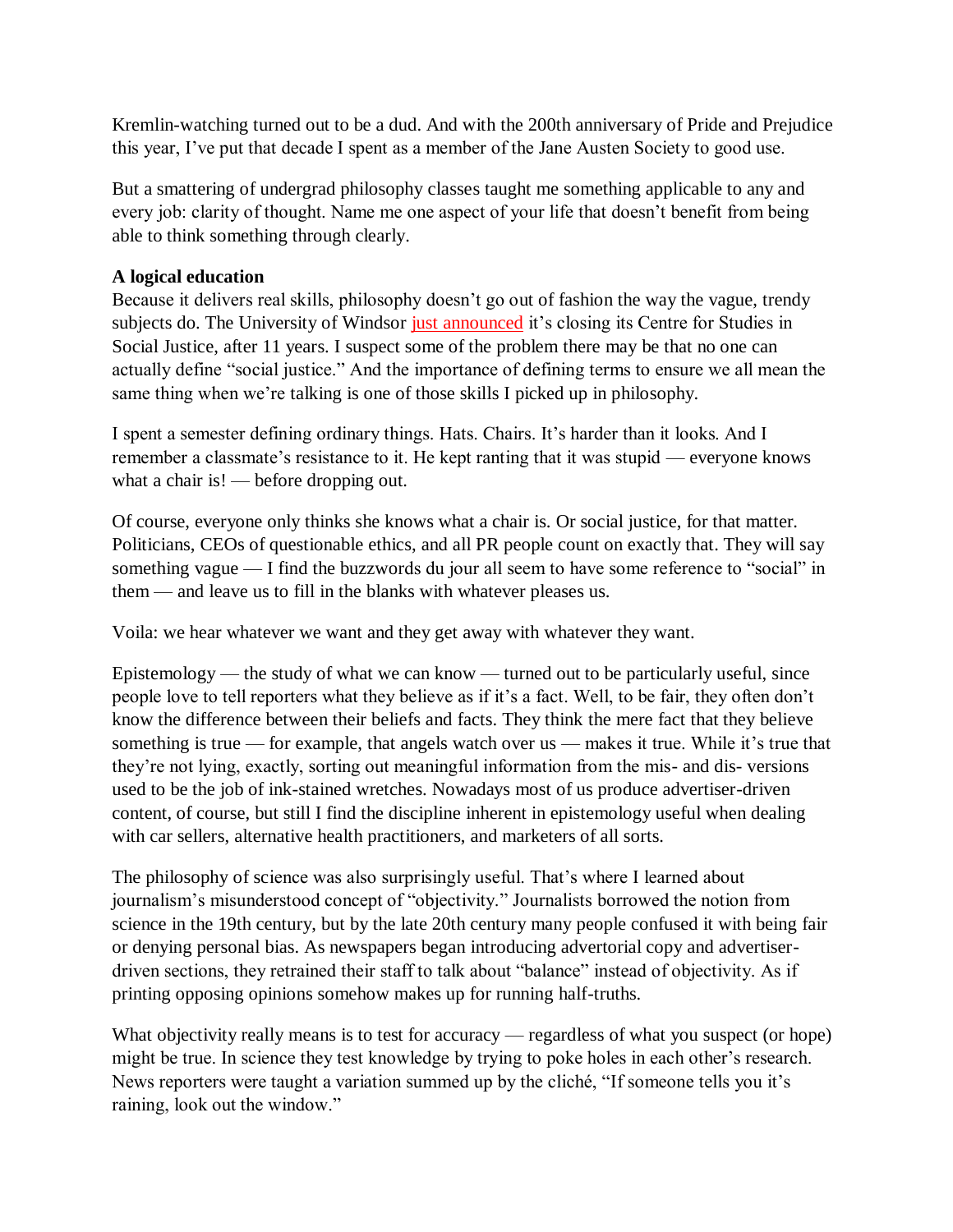## **Cut the PoMo clot**

Logic had obvious benefits, as did ethics. And I've found that genuine disciplines that train us to think more clearly in any field never lose their value. So I was surprised to read "The [Decline](http://www.nytimes.com/2013/06/23/opinion/sunday/the-decline-and-fall-of-the-english-major.html?_r=1)" and Fall of the [English](http://www.nytimes.com/2013/06/23/opinion/sunday/the-decline-and-fall-of-the-english-major.html?_r=1) Major" in the New York Times.

It seems that the postmodernist theory that began infecting the academy some 40 years ago has sent sensible students running, screaming. English was hit particularly hard by this nonsense. Where they once emphasized writing, they now turn students into PoMo phrase generators who are of no use to anyone.

"They can assemble strings of jargon and generate clots of ventriloquistic syntax. They can meta-metastasize any thematic or ideological notion they happen upon. And they get good grades for doing just that," Verlyn Klinkenborg says of the students he teaches to write at Ivy League schools. "But as for writing clearly, simply, with attention and openness to their own thoughts and emotions and the world around them — no.

"That kind of writing — clear, direct, humane — and the reading on which it is based are the very root of the humanities, a set of disciplines that is ultimately an attempt to examine and comprehend the cultural, social and historical activity of our species through the medium of language."

In short, even the supposedly good schools are turning out students who spout meaningless blather like: "The fiction of process is strictly congruent with the discourse of pedagogical institutions."

That little gem is courtesy of the University of Chicago's Writing Program, which has a computerized postmodernist phrase generator. (Is that sort of satire approved by the administration?) [Try](http://writing-program.uchicago.edu/toys/randomsentence/write-sentence.htm) it out.

With universities peddling a kind of anti-knowledge, I understand why parents want to find their kids courses that seem to promise real learning that might lead to real jobs. "Journalism" has the virtue of being a word they think they understand. Those 50 Canadian journalism schools might be training grads for a non-existent trade, they reason, but at least they will teach some of them to write reasonably clear sentences. Or so we hope.

I just saw a course outline for "website storytelling" at a local J-skool that opened with this: "Never quite got around to building your impactful on-line presence, or is your website looking old-school and tired?"

The copy editors among you can now play your favourite party game: list the errors.

## **Clear thinkers wanted**

I've long thought that the debate about whether universities should be offering trades training or educating citizens is something of a red herring — the discussion should be about whether to